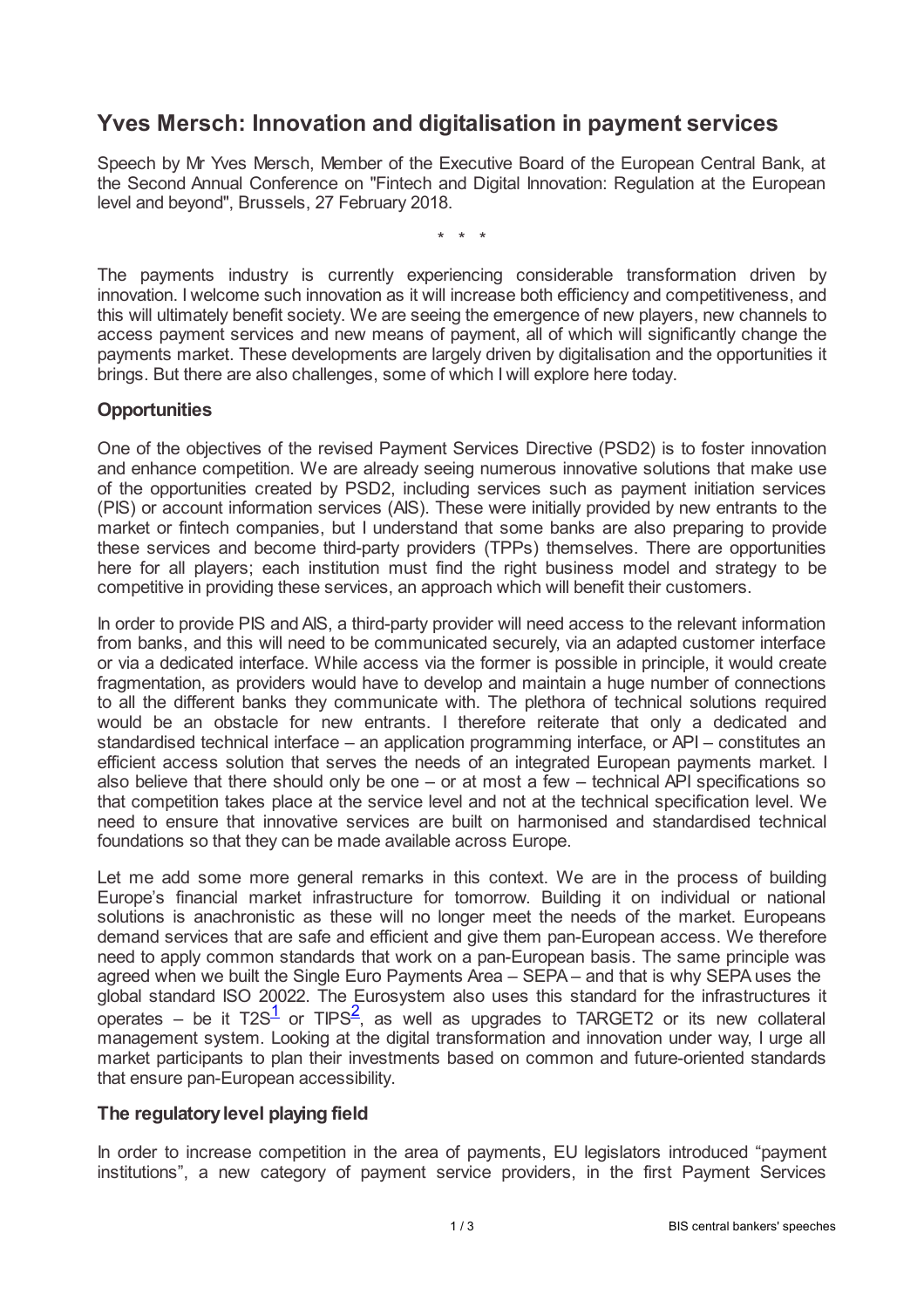Directive. These institutions are allowed to provide payment services, and PSD2 states that PIS and AIS fall under the definition of payment services. Providers of such services have to be duly authorised and supervised.

I heard from some bankers occasionally that there was an issue of level playing field between new TPP entrants and incumbent banks. TPPs, they claim, face a lighter regulatory regime than do banks. In this context, let me just say that PSD2 as well as banking legislation govern the respective activities and that an institutional licence is required to conduct them, which implies that the entities will be supervised in line with the risks involved. Payment institutions are only allowed to provide a limited set of services, i.e. payment services. They are not allowed to take deposits and are only allowed to hold funds for the provision of payments. Credit institutions, by contrast, have a much wider scope of activities than payment institutions; they can engage in the whole spectrum of banking activities, including the holding of deposits and the granting of loans. Thus, while banks and payment institutions are indeed subject to different authorisation and supervisory criteria, this does not per se mean that there is an unlevel playing field. I have the feeling that those bankers who complain about the playing field forget that some of their colleagues in the bank perform activities that go far beyond the provision of payment services. So I believe that there is indeed a level playing field and that the legislator has taken into consideration a risk-based approach.

Another request I sometimes hear is for regulatory sandboxes for fintechs. This is an area where, I would suggest, we exercise caution. It raises a lot of questions – where to start and where to stop, who to involve (or not) and which activities to include – to name just a few of the challenges. I'm not sure we have the right answers yet, but this is ultimately a matter for the legislators.

## **Challenges**

Before concluding, I would like to mention cyber risks and the challenges of digitalisation. Avirtue of central bankers is that they are, by nature, worried about risks and security. And one concern that is very closely linked to innovation and digitalisation is that of cyber risks. Increasing digitalisation exposes the entire ecosystem to increased cyber risks because of a greater reliance on the internet and thus a broader attack surface, which can be exploited by hackers using increasingly sophisticated techniques. As a result, financial market actors and infrastructures become susceptible to cyberattacks. Central banks and other authorities have identified those risks and issued guidance in that respect. The G7 published its "Fundamental elements of cybersecurity for the financial sector" and the CPMI/IOSCO issued its "Guidance on cyber resilience for financial market infrastructures" – to name just the most important publications. I strongly encourage all market players to consider cyber risks as critical to their institution and to draw up a fully fledged cyber strategy and response plan.

## **Conclusion**

Innovation and digitalisation in payment services will significantly change the payments market. They offer opportunities for efficiency gains and improve the competitiveness of actors that embrace them. The legislative framework established by PSD2 supports such innovation and enhances competition. It offers a legislative basis for a level playing field between new entrant TPPs (fintechs) and incumbent banks. Regulatory requirements for TPPs and banks obviously differ but so does the spectrum of services that they provide and the level of risk that they encounter and need to protect against. I welcome if both fintech TPPs and banks were to make use of the opportunities granted by law and to compete for the most innovative and efficient provision of payment initiation services and account information services. They should build their services on common technical standards with a pan-European reach to benefit their customers and the Europen citizens in general. But they should pay careful attention to the cyber risks that accompany digitalisation and prepare their cyber strategies thoroughly.